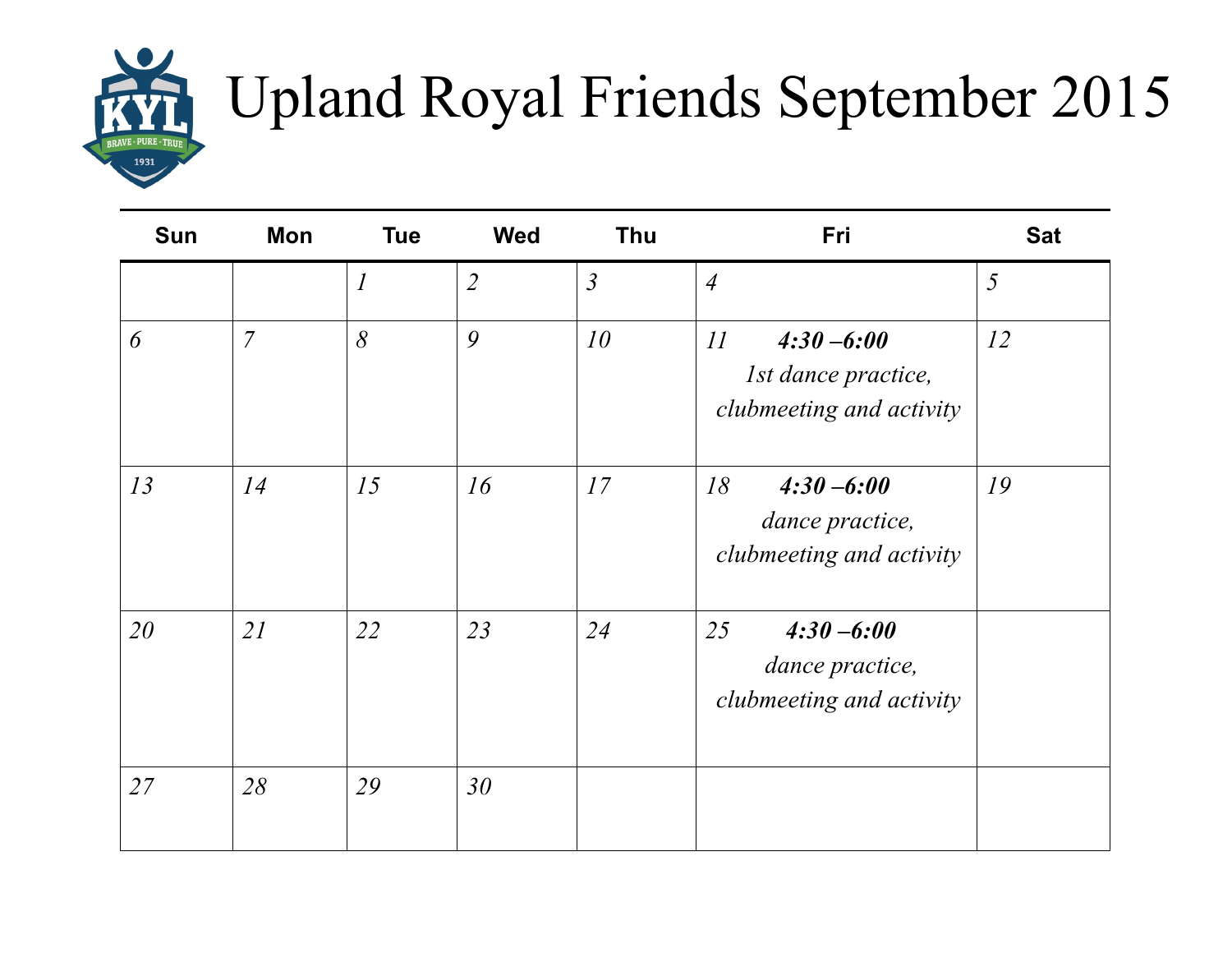

## Royal Friends October 2015

| <b>Sun</b>     | Mon | <b>Tue</b> | <b>Wed</b>     | <b>Thu</b>     | Fri                                                                            | <b>Sat</b>                                                                                                  |
|----------------|-----|------------|----------------|----------------|--------------------------------------------------------------------------------|-------------------------------------------------------------------------------------------------------------|
|                |     |            |                | $\overline{l}$ | $\overline{2}$<br>$4:30 - 6:00$<br>dance practice,<br>clubmeeting and activity | $9:00 - 11:30$<br>$\mathfrak{Z}$<br><i>Ist performance</i><br>San Dimas Parade<br><b>Bus trans provided</b> |
| $\overline{4}$ | 5   | 6          | $\overline{7}$ | 8              | 9<br>$4:30 - 6:00$<br>dance practice,<br>clubmeeting and activity              | 10                                                                                                          |
| 11             | 12  | 13         | 14             | 15             | 16<br>$4:30 - 6:00$<br>dance practice,<br>clubmeeting and activity             | 17                                                                                                          |
| 18             | 19  | 20         | 21             | 22             | 23<br>$4:30 - 6:00$<br>dance practice,<br>clubmeeting and activity             | 24                                                                                                          |
| 25             | 26  | 27         | 28             | 29             | 30<br>$7:30 \text{ pm}$<br>Homecoming<br>performance in<br>Arcadia             | 31                                                                                                          |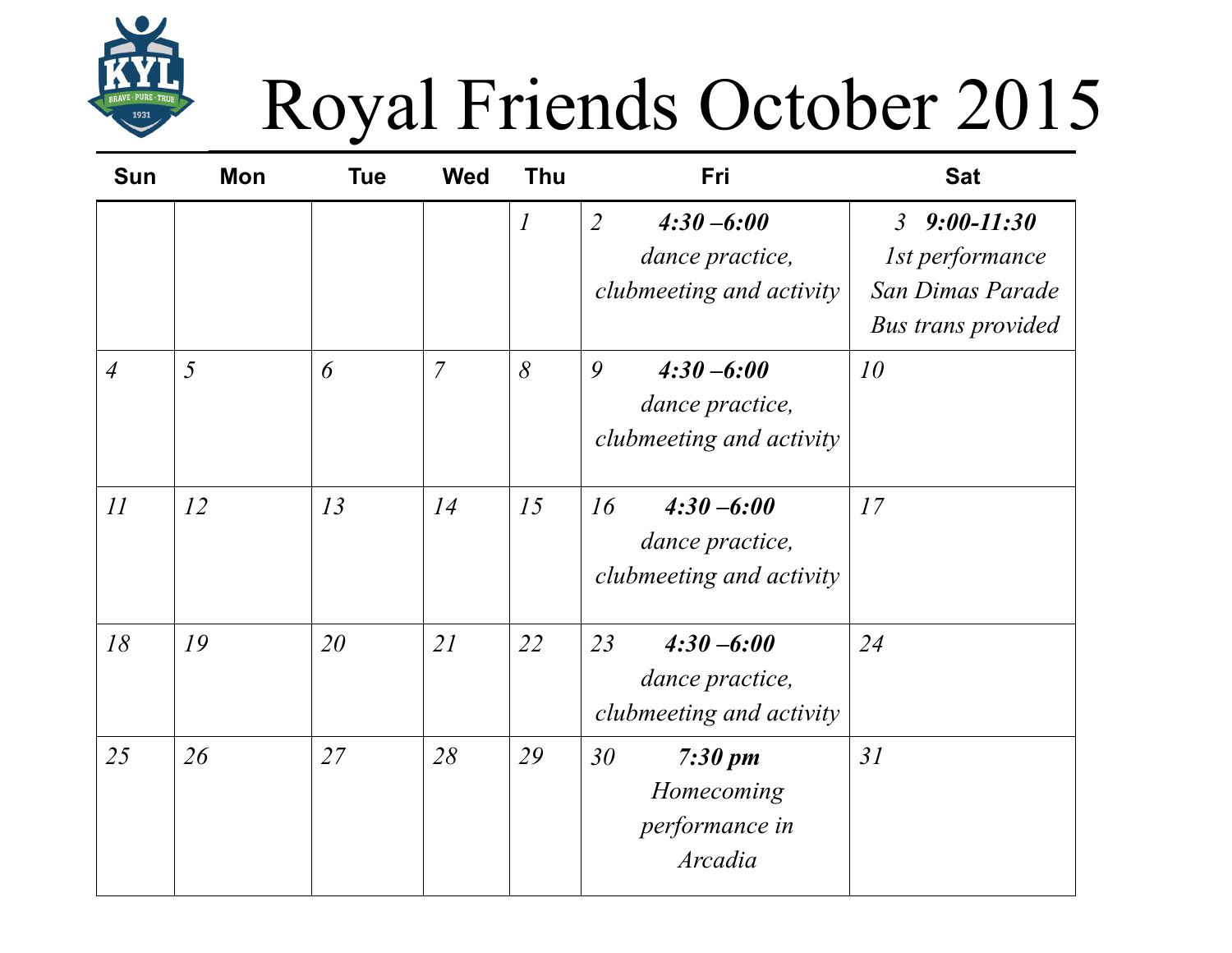

| Sun                         | <b>Mon</b>      | <b>Tue</b>     | <b>Wed</b>     | <b>Thu</b> | Fri                                                                | <b>Sat</b>                                                   |
|-----------------------------|-----------------|----------------|----------------|------------|--------------------------------------------------------------------|--------------------------------------------------------------|
| $\mathcal{I}_{\mathcal{I}}$ | $\overline{2}$  | $\mathfrak{Z}$ | $\overline{4}$ | 5          | $4:30 - 6:00$<br>6<br>dance practice,<br>clubmeeting and activity  | $76:30-8:30$<br>Thanksgiving dinner<br>and dance performance |
| 8                           | 9               | 10             | 11             | 12         | 13<br>$4:30 - 6:00$<br>dance practice,<br>clubmeeting and activity | 14                                                           |
| 15                          | 16              | 17             | 18             | 19         | 20<br>$4:30 - 6:00$<br>dance practice,<br>clubmeeting and activity | 21                                                           |
| 22                          | 23              | 24             | 25             | 26         | 27<br>Thanksgiving vacation<br>No activities                       | 28                                                           |
| 29                          | 30 <sup>°</sup> |                |                |            |                                                                    |                                                              |